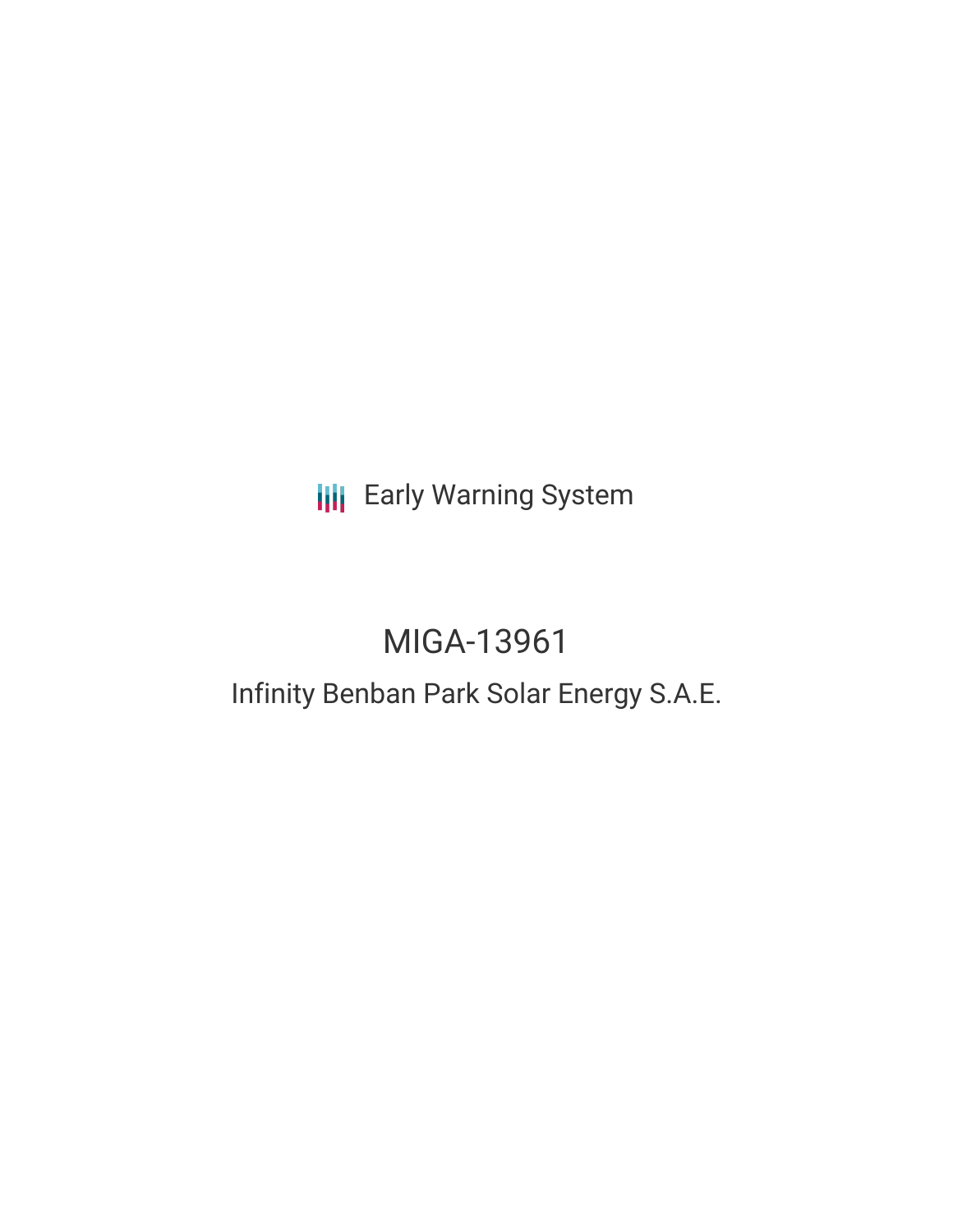

#### **Quick Facts**

| <b>Countries</b>              | Egypt                                           |  |  |  |  |
|-------------------------------|-------------------------------------------------|--|--|--|--|
| <b>Financial Institutions</b> | Multilateral Investment Guarantee Agency (MIGA) |  |  |  |  |
| <b>Status</b>                 | Proposed                                        |  |  |  |  |
| <b>Bank Risk Rating</b>       | B                                               |  |  |  |  |
| <b>Voting Date</b>            | 2017-09-20                                      |  |  |  |  |
| <b>Borrower</b>               | ib vogt GmbH                                    |  |  |  |  |
| <b>Sectors</b>                | Energy                                          |  |  |  |  |
| <b>Investment Type(s)</b>     | Guarantee                                       |  |  |  |  |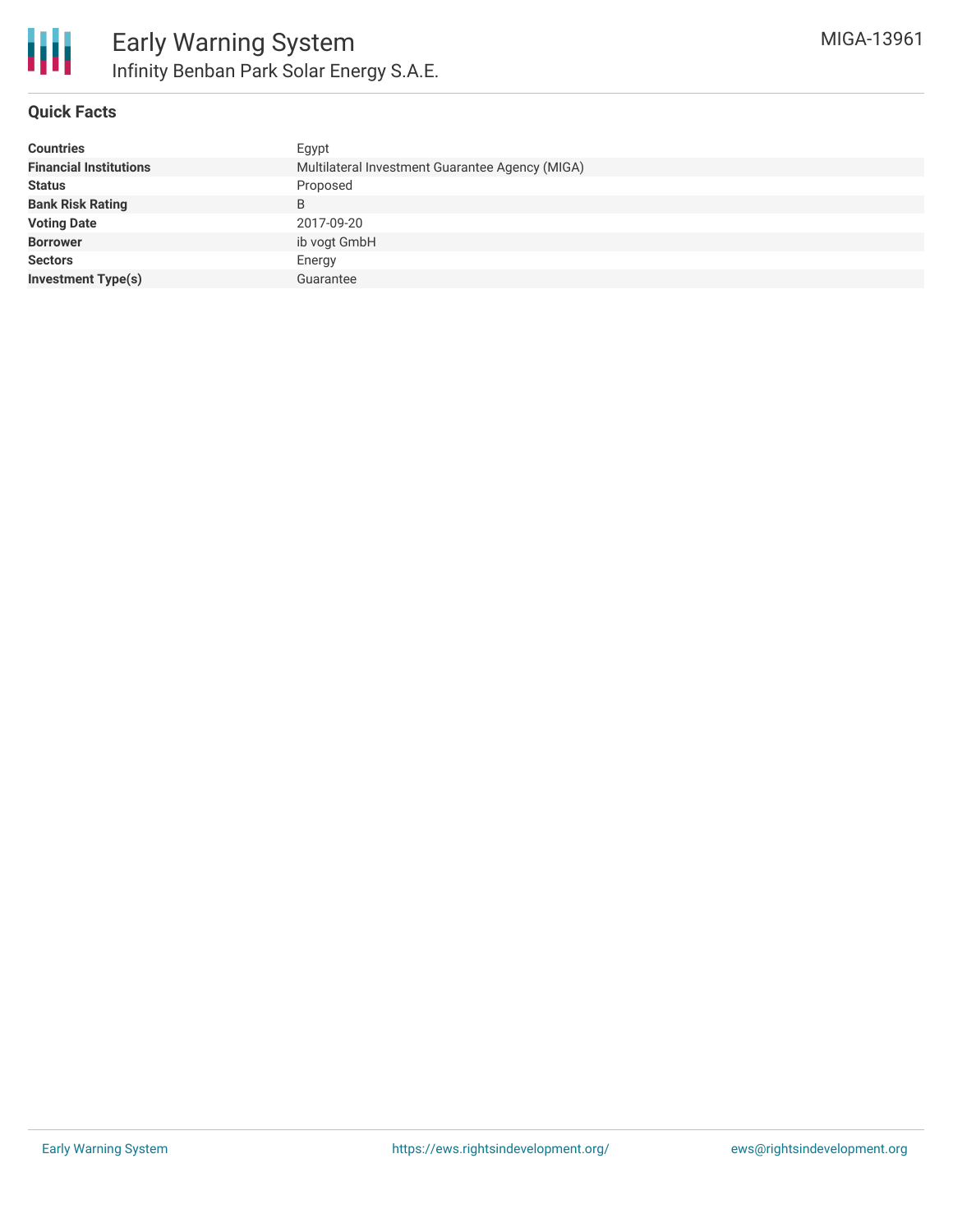

#### **Project Description**

According to bank documents, ib vogt GmbH, is seeking MIGA coverage of the commercial debt tranche on a solar photovoltaic (PV) plant developed by the company TAQA Solar Reserve S.A.E (Taqa 50), hereafter also referred to as the 'Project Enterprise'. Taqa 50 is a Special Purpose Vehicle (SPV) company owned by a consortium constituted of Infinity Solar Energy SAE and ib vogt (the sponsors). The sponsors will be responsible for managing construction and operational aspects of a 50 Mega Watt alternative current (MWAC) solar PV plant located in the Benban solar complex in the Aswan Province of Egypt. ib vogt was selected as the Engineering Procurement and Construction (EPC) and Operations and Maintenance (O&M) contractor for the project.

The project forms part of the Egyptian government's feed-in-tariff (FiT) scheme aimed at diversifying and securing Egypt's electricity supply. The European Bank for Reconstruction and Development (EBRD) is also providing long term senior debt financing to the project.

In addition to Taqa 50, ib vogt is seeking MIGA coverage of the commercial debt tranche on two additional solar plants: MMID 30; and Phoenix Power 1, which is also seeking International Finance Cooperation (IFC) finance. All three projects are within the Benban solar complex and each is covered under a separate ESRS.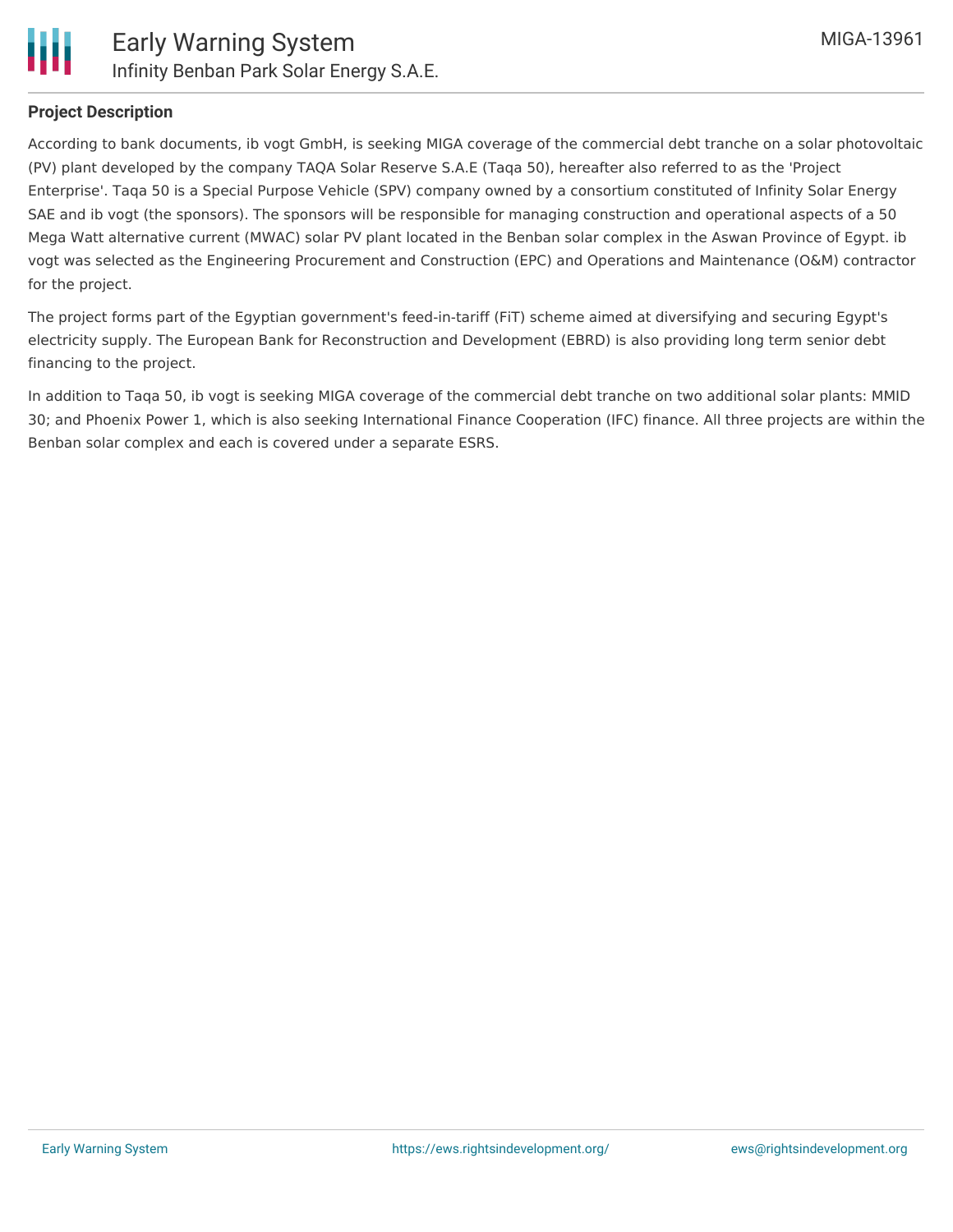

## Early Warning System Infinity Benban Park Solar Energy S.A.E.

#### **Investment Description**

Multilateral Investment Guarantee Agency (MIGA)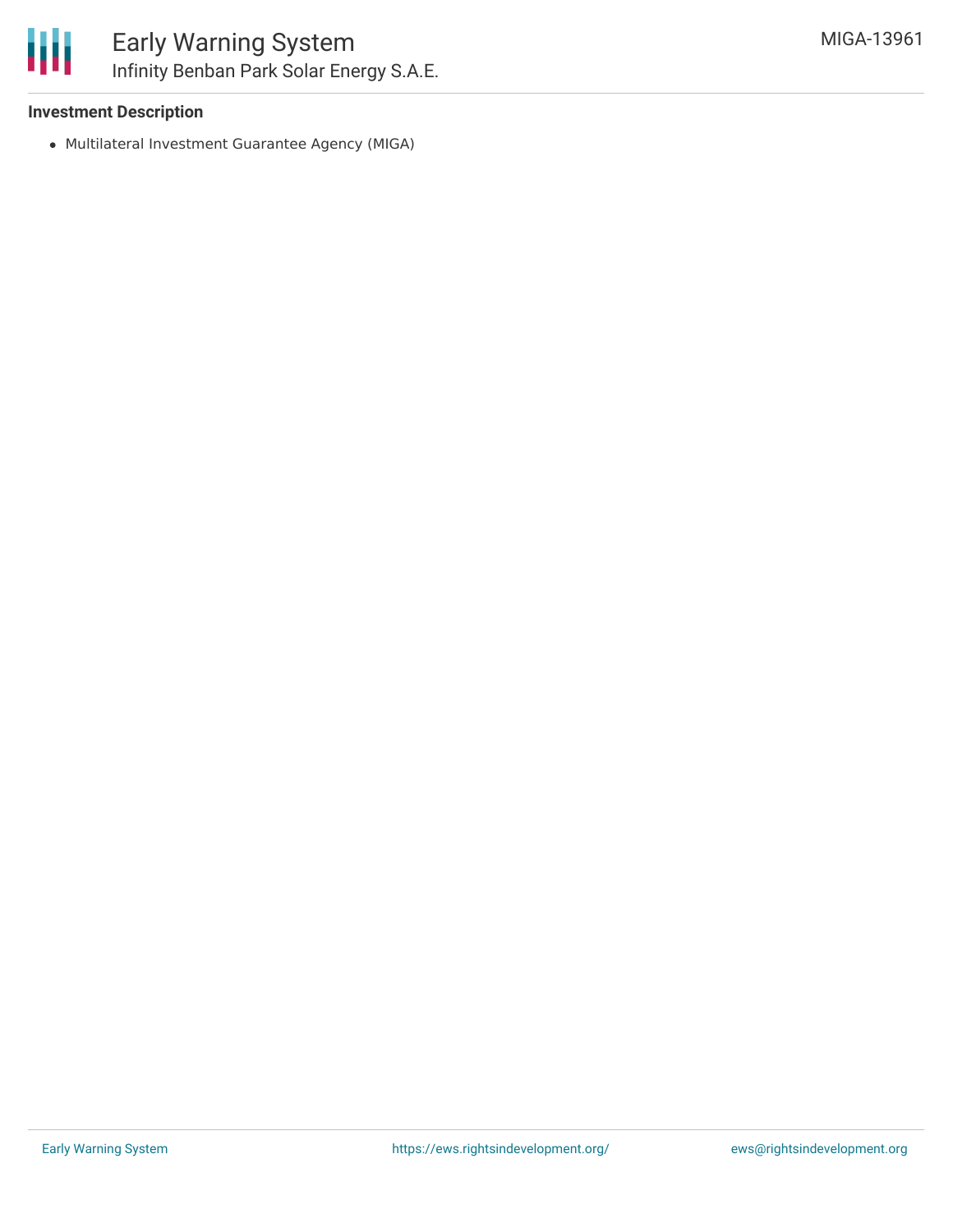

| <b>Private Actor 1</b>   | <b>Private Actor</b><br>1 Role | <b>Private Actor</b><br>Sector | <b>Relation</b>          | <b>Private Actor 2</b>    | <b>Private Actor</b><br>2 Role | <b>Private Actor</b><br>2 Sector |
|--------------------------|--------------------------------|--------------------------------|--------------------------|---------------------------|--------------------------------|----------------------------------|
| $\overline{\phantom{a}}$ | $\overline{\phantom{0}}$       | $\overline{\phantom{0}}$       | $\overline{\phantom{0}}$ | ib vogt GmbH              | Contractor                     | $\overline{\phantom{a}}$         |
| $\overline{\phantom{a}}$ | $\,$                           | $\overline{\phantom{0}}$       | $\overline{\phantom{0}}$ | ib vogt GmbH              | Investor                       | $\overline{\phantom{a}}$         |
| $\overline{\phantom{0}}$ |                                | $\sim$                         | $\overline{\phantom{a}}$ | Infinity Solar Energy SAE | Investor                       | $\overline{\phantom{a}}$         |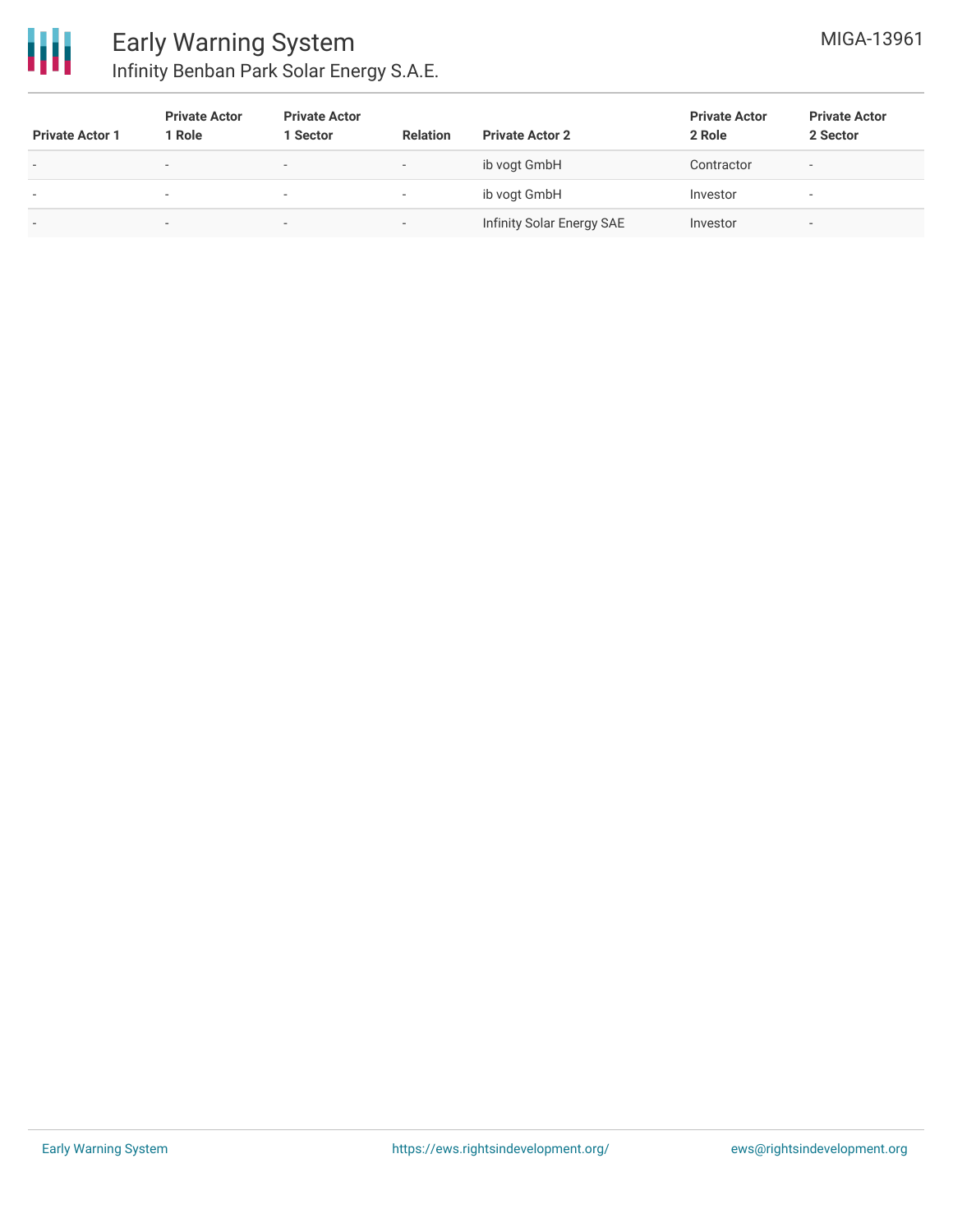

#### **Contact Information**

#### **ACCOUNTABILITY MECHANISM OF MIGA**

The Compliance Advisor Ombudsman (CAO) is the independent complaint mechanism and fact-finding body for people who believe they are likely to be, or have been, adversely affected by an IFC or MIGA- financed project. If you submit a complaint to the CAO, they may assist you in resolving a dispute with the company and/or investigate to assess whether the IFC is following its own policies and procedures for preventing harm to people or the environment. If you want to submit a complaint electronically, you can email the CAO at CAO@worldbankgroup.org. You can learn more about the CAO and how to file a complaint at http://www.cao-ombudsman.org/